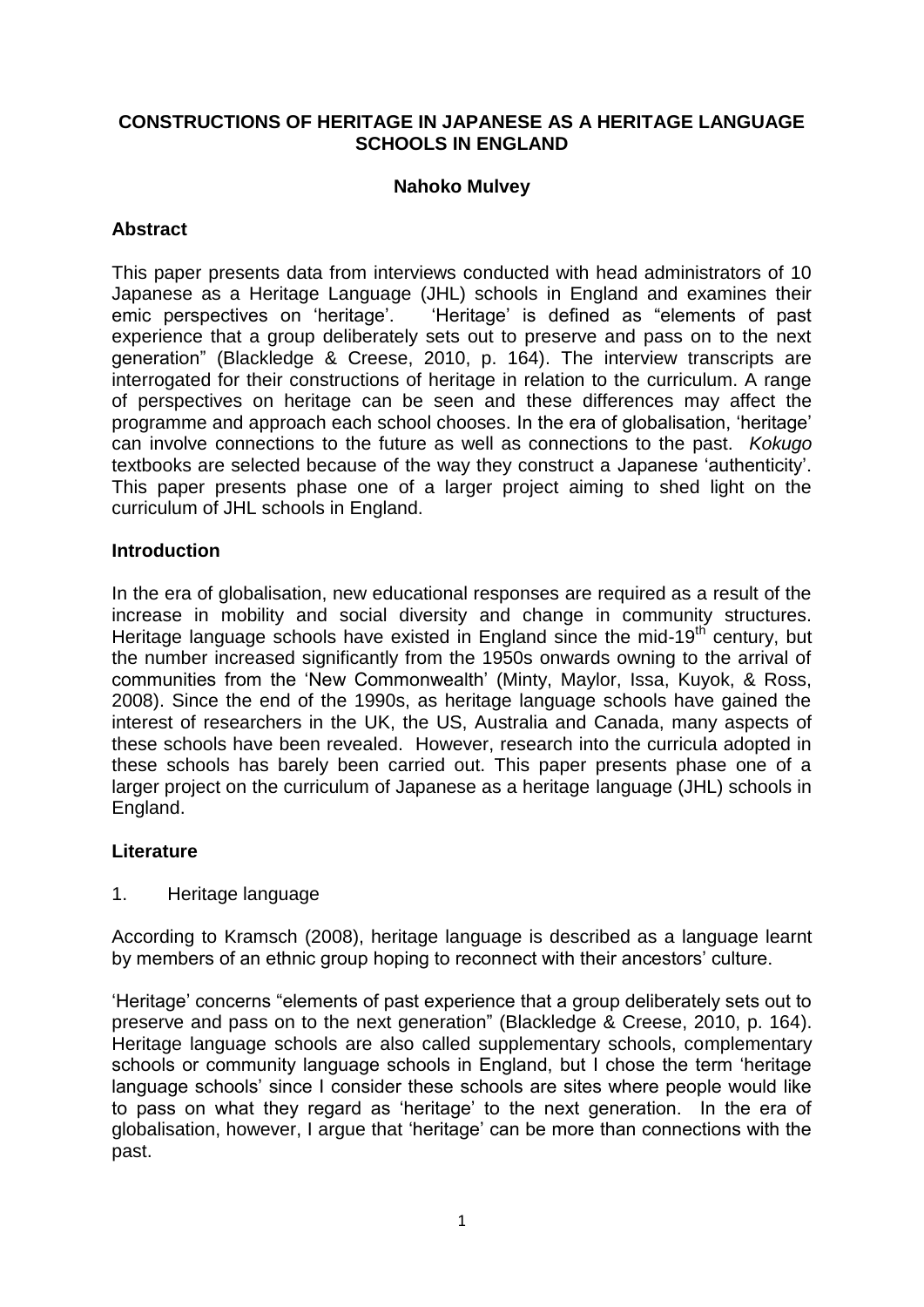The teaching of language as 'cultural heritage' is one of the key rationales of heritage language schools, since the teaching of language is intertwined with the teaching of 'heritage' there (Blackledge & Creese, 2010). Since language practices are always shaped by language ideologies and language ideologies are constantly influenced by language practices (Blackledge & Creese, 2010), 'heritage' contains language ideologies.

# 2. Heritage language schools in Japanese

Although Japanese people started to immigrate to England in the end of the 19<sup>th</sup> century, there is no trace of heritage language schools in Japanese in England before WWII (Ito, 2001). In 1965, a Japanese class opened in London, which, in 1976, developed into a *hoshuko,* a Japanese supplementary school supported by the Japanese government. *Hoshuko* is a national project which provides at weekends part of the education children would have received at schools in Japan, so that children living temporarily aboard can go back to the Japanese school system smoothly. All the *hoshuko* in the world follow the Japanese national curriculum and use government authorised textbooks. In 2013 there were 203 *hoshuko* in 54 countries with 18,000 students enrolled, and in the UK, there are nine *hoshuko*, seven in England, one in Wales and another one in Scotland (MEXT, 2014).

There are also other types of heritage language schools in Japanese which were opened by Japanese parents or communities for their children having settled in England. These schools use locally-produced curricula without the government's guidelines. In my project I investigate these non-*hoshuko* schools, calling them Japanese as a heritage language (JHL) schools and their students JHL learners. The summary of the two types of UK's heritage language school in Japanese is in Table 1.

|                       | <b>Number</b>                                     | <b>Curriculum</b>                                                                        | <b>Target</b><br><b>students</b>                            | Aim                                                                                                             | <b>Japanese</b><br>qovernment<br>support                                                          | <b>Information</b>                       |
|-----------------------|---------------------------------------------------|------------------------------------------------------------------------------------------|-------------------------------------------------------------|-----------------------------------------------------------------------------------------------------------------|---------------------------------------------------------------------------------------------------|------------------------------------------|
| <b>Hoshuko</b>        | England: 7<br>Wales: 1<br>Scotland: 1<br>Total: 9 | Japanese<br>national<br>curriculum with<br>the guidance of<br>the Japanese<br>government | Temporary<br>sojourners<br>overseas                         | Help students<br>make a<br>smooth<br>transition to<br>the Japanese<br>school<br>system on<br>return to<br>Japan | Financial<br>support,<br>dispatched<br>teachers<br>(depending<br>on the<br>number of<br>students) | Available via<br><b>MEXT</b><br>homepage |
| <b>JHL</b><br>schools | ?                                                 | Locally created,<br>no guidelines                                                        | Those having<br>no clear<br>intention to<br>return to Japan | Varied                                                                                                          | None                                                                                              | Not readily<br>available                 |

| Table 1: UK's Heritage Language Schools in Japanese |  |  |  |  |  |
|-----------------------------------------------------|--|--|--|--|--|
|-----------------------------------------------------|--|--|--|--|--|

# 3. *Kokugo* and *Nihongo*

In Japanese there exist two separate words meaning Japanese language. One is *koku-go* (nation + language), which literarily means a national language. A national language can be described as "an institution that is used to create and unify a nation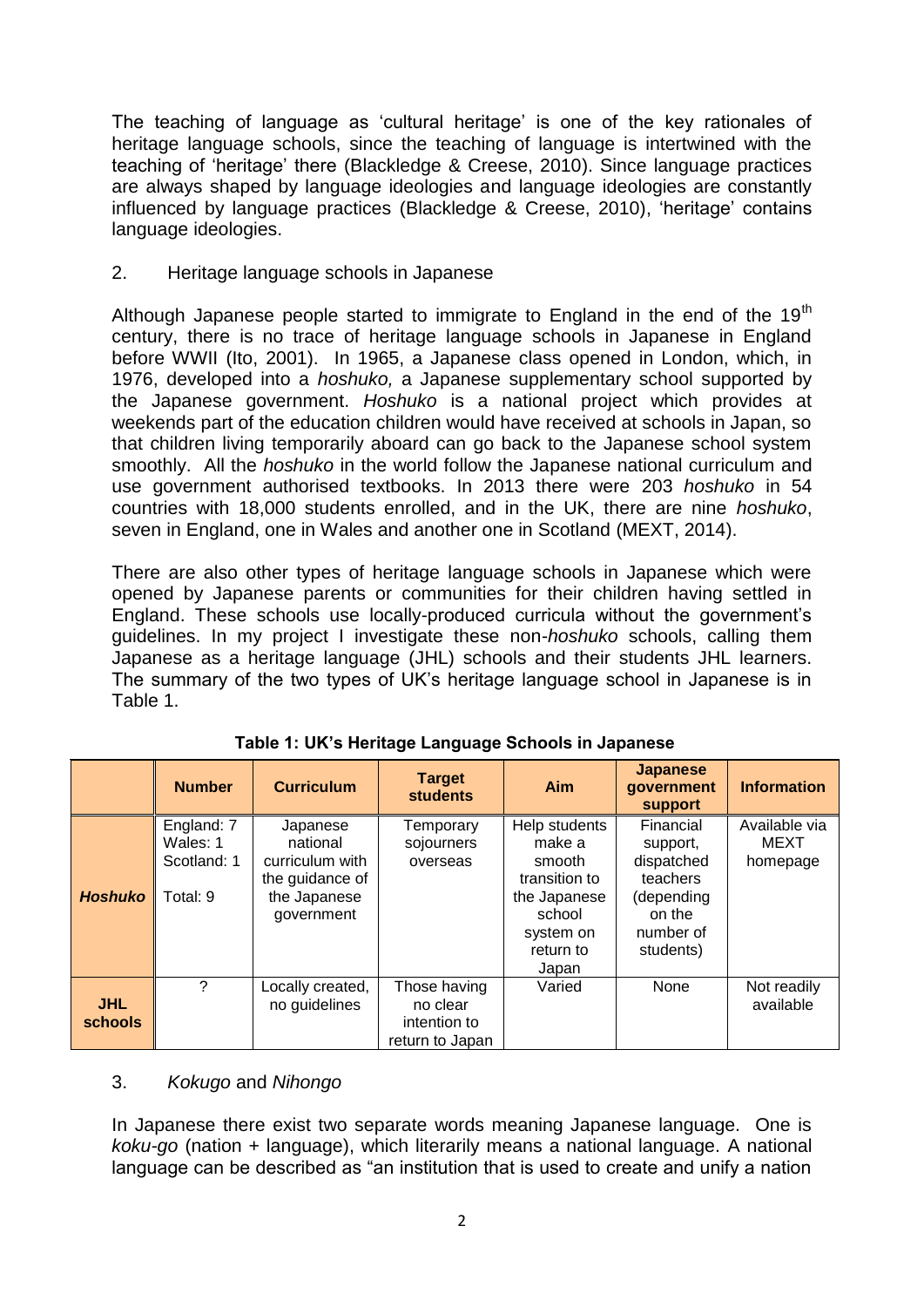in modern nation-states" (Yasuda, 2003, translated and quoted in Doerr & Lee, 2012, p. 562) based on the model of one nation, one language. In creating modern Japan in the end of the  $19<sup>th</sup>$  century, the Japanese government chose a linguistic variety in Tokyo as the standard language for compulsory *kokugo* education and designated it the only legitimate variety for its citizens in an effort to create a homogeneous Japanese nation (Doerr & Lee, 2009; Yasuda, 2003). The government then constructed the term. Another word is *nihon-go* (Japan + language), which directly means Japanese language. This is now considered a general term for Japanese language. Actually, this term was also constructed by the Japanese government during the colonial period in the beginning of the 20<sup>th</sup> century, when *nihongo* education started as Japanese language education in the colonies (Yasuda, 2003). Therefore, *nihongo* education was for people outside the main islands of Japan, while *kokugo* education was for people inside the main islands (Yasuda, 2003).

Even now, *nihongo* education refers to Japanese as a foreign language education and *nihongo* textbooks are for learners studying Japanese as a foreign language. *Kokugo*, however, is a school subject in Japan. K*okugo* textbooks, which are composed separately for each school year following the national curriculum and authorised by the government, contain ideological messages such as respect for the nation. These textbooks are used at schools in Japan and *hoshuko* the world over.

4. Emblematic features

For my research project I use discourse analysis. Wortham & Reyes (2015) indicate that discourse analysis starts with choosing indexical signs which might be important signals about the social action occurring or might play a central role in contextualization. Among types of indexical signs, an emblem is a particular kind of evaluative indexical, a sign or group of signs that presupposes and characterises a recognizable social type (Agha, 2007; Wortham & Reyes, 2015). Emblems of a social type can be not only linguistic signs like individual words, the use of particular language, register or dialect, but also non-linguistic signs such as gestures or clothing (Wortham & Reyes, 2015). 'Authenticity' can be demonstrated in specific arrangements or configurations of 'emblematic features,' and people need enough of these features in order to be acknowledged as an authentic member (Blommaert, 2012; Blommaert & Varis, 2011). In the case of Eliza Doolittle in 'My Fair Lady', for example, not only accents and speech content, but also clothing, body language and mannerisms, such as how to hold a cup or proffer a hand, are 'emblematic features' to be acknowledged as upper class. I look at how people at JHL schools describe what can be considered as 'emblematic features' and how they perceive 'authenticity' at JHL schools in England.

# **Research Question**

My main project aims to contribute to research areas on curricula adopted in JHL schools in the UK context. As a part of its phase 1, this paper seeks to address the following research question:

What would people in JHL schools in England like to pass on to their students?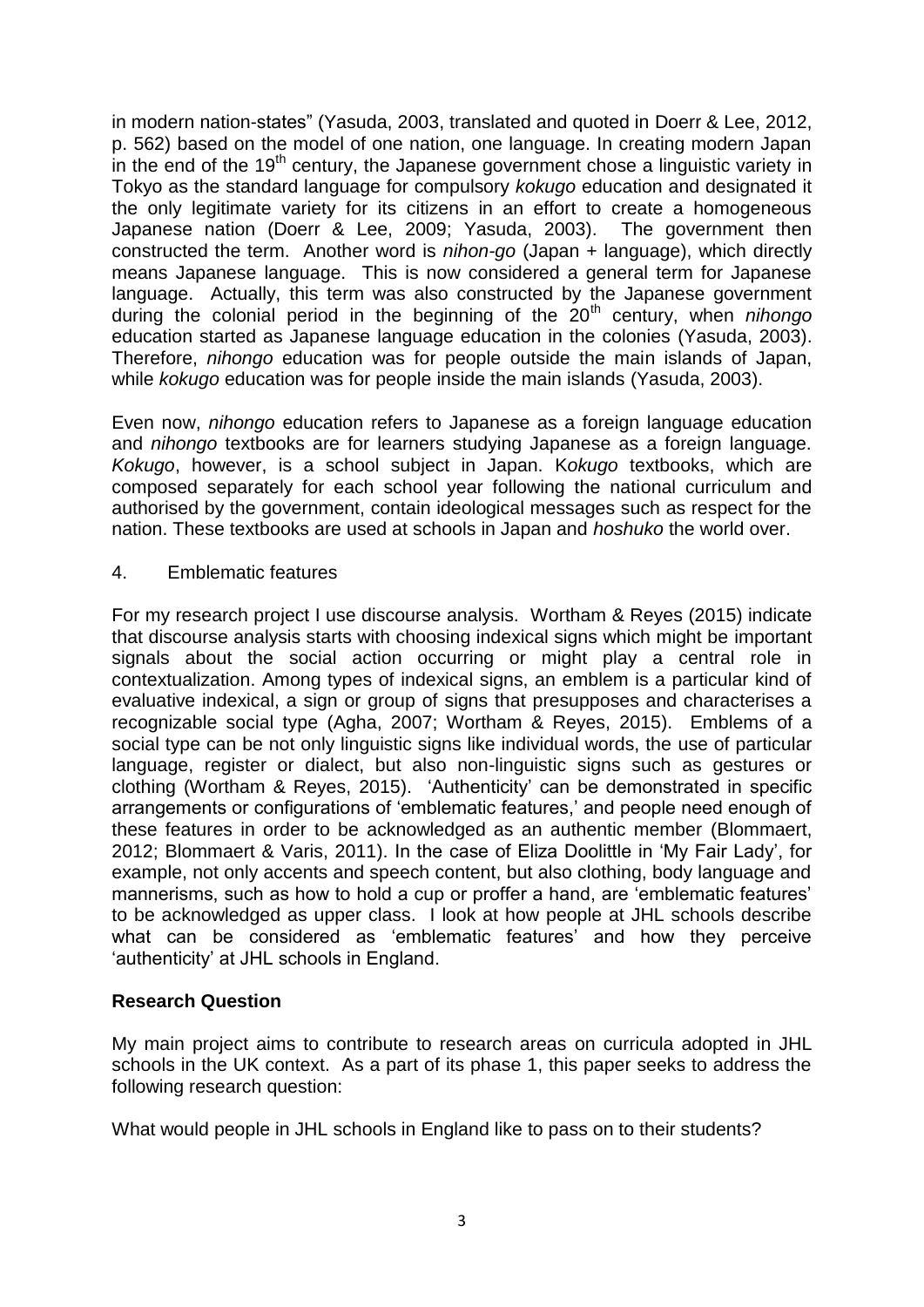# **Methods**

Using Japanese networks in the UK for secondary school teachers, university teachers and the Japanese community, I first discovered 10 JHL schools in England. Then, I contacted head administrators of all the schools and got permission to visit them all. Between January and May 2015 I visited the 10 schools, spending one day at each, observing as many classes as possible and conducting an interview with the head administrator. The interviews were semi-structured so that I could obtain their emic perspective. Most interviews took around one hour, and a few took more than one-and-a-half hours as some participants talked more than I expected.

# **Data Analysis**

From a large volume of interview data I have chosen some extracts from interviews conducted with three administrators to discuss here. Interviews were all conducted in Japanese, but only the English translation is shown in this paper due to limitations of space.

1. Flexible approach

# Administrator A said:

*I think it is not bad [for my students] to be able to use up to Year 4 kokugo textbooks.*  [...] Children often find Year 4 textbooks too difficult because of their vocabulary *and, of course, their content. […] In fact, as children's motivation is getting lower [in their teens], I ask them, 'Would you like to take GCSE exams? It is a good opportunity.' Eventually, around that time, I transfer from materials for Japanese as a mother tongue to those for Japanese as a foreign language.*

Her school normally starts with *kokugo* textbooks and very flexibly changes to *nihongo* textbooks when students in each class find the former difficult, and, in order to raise secondary school students' low motivation, introduces GCSE exam preparation. She has learnt this flexible approach through her 18 years' experience at her school.

# 2. 'Thinly but long'

She continued:

[...] The most important purpose for parents to send their children to my school is *that they want them to learn and remember reading and writing in nihongo [Japanese language]. Some want them to get familiar with primary school textbooks or something like that and others just want them to have time to keep contact with nihongo [Japanese language]. I don't think parents have a really clear aim, such as that children should learn up to a certain level by a certain age. Therefore my motto is to study Japanese 'thinly but long.' […] In short, if they continue to study long enough they can reach somewhere.*

Her motto, 'thinly but long,' is a Japanese expression describing an approach to an activity where one continues for a long time by not putting in too much energy. She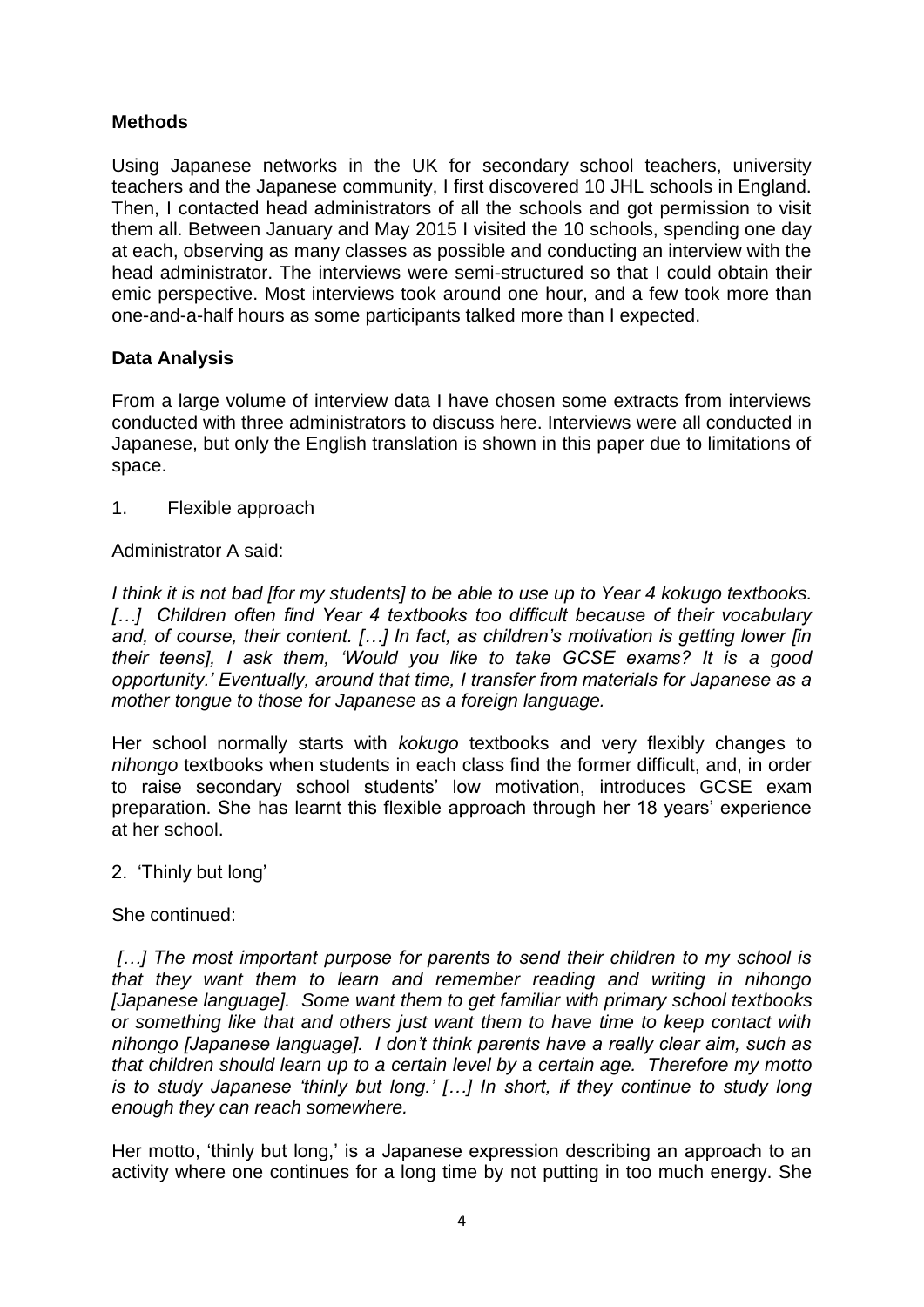may consider that one aim at JHL school can be to keep contact with literacy practice in Japanese as long as possible so that students may reach a certain point in the future where they find their Japanese useful for them. Another administrator also used this expression as an approach adopted in her school.

# 3. Easygoing or rigorous

Administrator B's school has provided easygoing programmes for 18 years by using *kokugo* textbooks very casually, and has flexibly accepted students with various Japanese backgrounds and abilities. However, recently, a younger generation of mothers, wanting to make the easygoing curriculum more rigorous, decided not to accept one student whose Japanese ability was too low to study *kokugo* textbooks. The next extract is about this student.

*I thought he could just sit in the classroom even if he cannot understand nihongo [Japanese language] now, as long as he wants to. He may start studying after making friends and want to study. It doesn't matter too much now. I told the youngergeneration mothers that his mother can come to the classroom and interpret for him if he wants, but they said it is no good as he will just listen to his mother's English.*

For her, coming to JHL school and keeping a connection with Japan is more important than mastering Japanese language skills. In fact, Administrator C also told me about a troublesome case in her school in the past when one mother had sat next to her child in the classroom and had translated the teacher's instructions in English. This situation would be out of the question in a normal language school, but can happen, or be considered, in JHL schools, where people want to pass on something else as well as language skills. In this school, ideas about what kinds of approach to take are contested among generations.

# 4. Strong faith

Although Administrator A's school uses *kokugo* and *nihonngo* textbooks very flexibly, I noticed during my observation that she gave students a photocopied article from a *kokugo* textbook in one class in which a *nihongo* textbook was being used. She said to me later that she tries to introduce something from *kokugo* textbooks as much as possible even after changing to *nihongo* textbooks, because she does not want to make her teaching completely Japanese as a foreign language. She seems to have a certain negative feeling about *nihongo* textbooks, but has faith in *kokugo* textbooks, thinking them 'authentic.' Her school, however, also provides special streams where *nihongo* textbooks are mainly used from the beginning for students who do not have much opportunity to use Japanese at home. Even if she has strong faith in *kokugo* textbooks, she provides environments for various students to study Japanese 'thinly but long.'

Strong faith in *kokugo* textbooks can also be recognised in other administrators' interviews. Among all the administrators, Administrator C has the strongest faith. Her school uses *kokugo* textbooks exclusively and does not think of using *nihongo* textbooks at all. She said: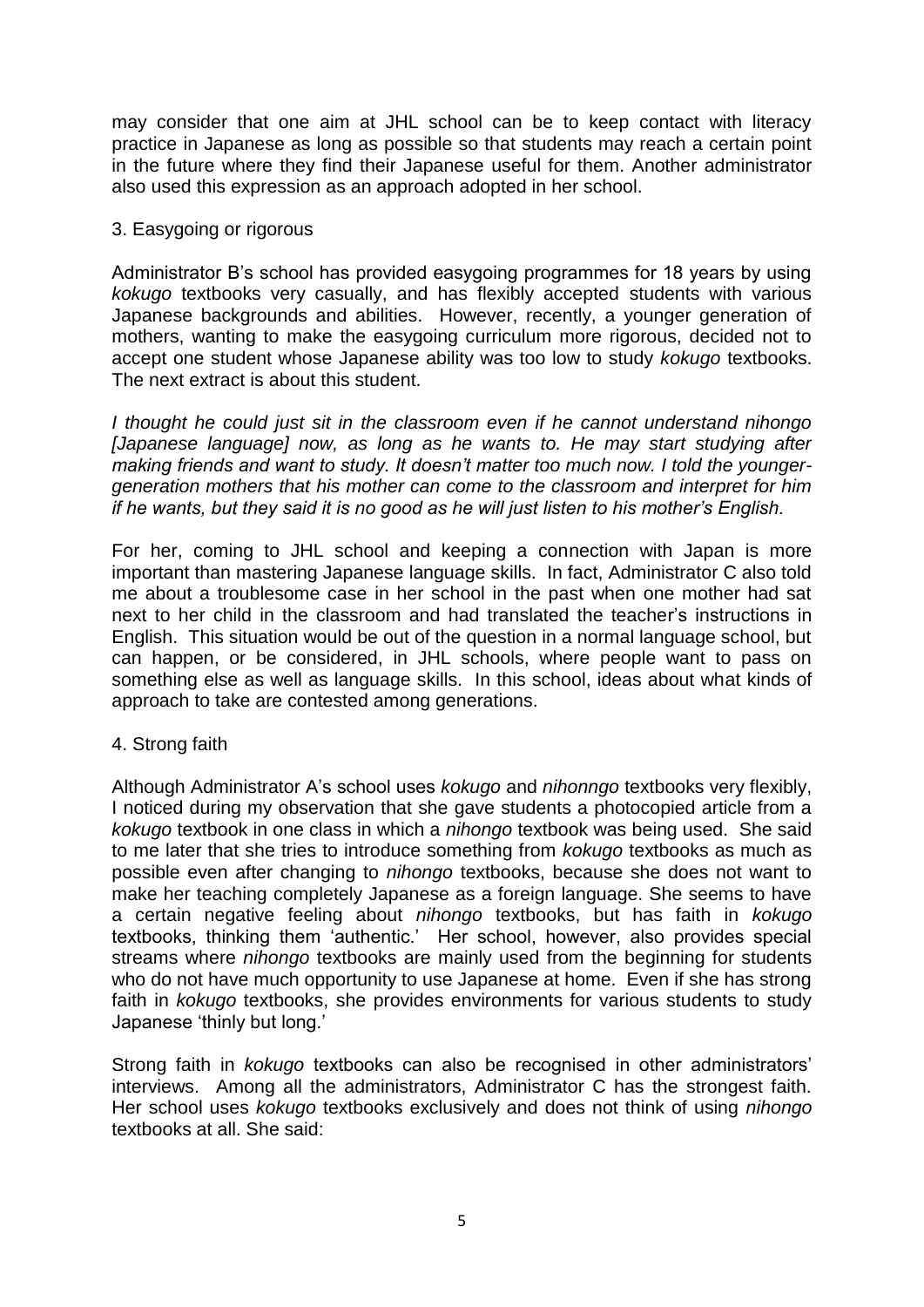*[Kokugo textbooks] show how to use polite expressions or casual expressions at important points. In higher levels, Year 4 or Year 5 textbooks contain how to write letters and things like that. It's wonderful, isn't it? […] Honorific expressions, request expressions, and suchlike, appear one after the other. They introduce various expressions much more than A-level [Japanese]. If we can teach up to Year 6, we can cover what is necessary for a social life more or less. I just want to give the students opportunities to be exposed to them.* 

She told me very enthusiastically how various language skills *kokugo* textbooks aim to develop are 'authentic' for her students. She continued:

*[…] Although the government's strong intentions are evident at times, we can teach those critically, as we don't teach under the government's control.*

She also acknowledged that *kokugo* textbooks contain strong ideological beliefs and values imposed by the Japanese government, which she resists and treats critically.

Notwithstanding the adoption of *kokugo* textbooks, the three administrators used the term *nihongo* for the Japanese language taught at their schools. In fact no administrators used the term *kokugo*, but always *nihongo*. Regarding textbooks, eight schools out of ten teach literacy and use *kokugo* textbooks.

# 5. 'Heritage'

Administrators told me what they would like to pass on to their students, that is, what they regard as 'heritage.'

Administrator C's thought is:

*I have no intention to organise [school name] as a Japanese language school. Though we are Japanese mothers, we do not intend to teach them nihongo [Japanese language], but, how shall I put it … our consciousness? We teach them Japan, including nihongo [Japanese language], don't we?*

She thinks her school is different from a language school and wants to pass on, not only 'authentic' language skills, but also values or beliefs Japanese people possess, some vague feeling of Japaneseness.

Administrator B said,

*Regarding my child… he has two choices, doesn't he? Though others don't. He doesn't need to choose Japan or Japanese culture, which includes working in Japan and all other possibilities. Though he doesn't need to choose Japan, I want him to keep that option open. For example, in deciding which university to go to, he can think of a Japanese university, which is difficult for ordinary British people, and, in finding employment, he can think of a Japanese company. I mean that sort of thing. I want him to keep what he was born with ready for use.*

She wants her son and her students to keep what they were born with, something Japanese, ready for possible use in the future. In the era of globalisation, people can get updated information anywhere by Internet, and travel/move to Japan and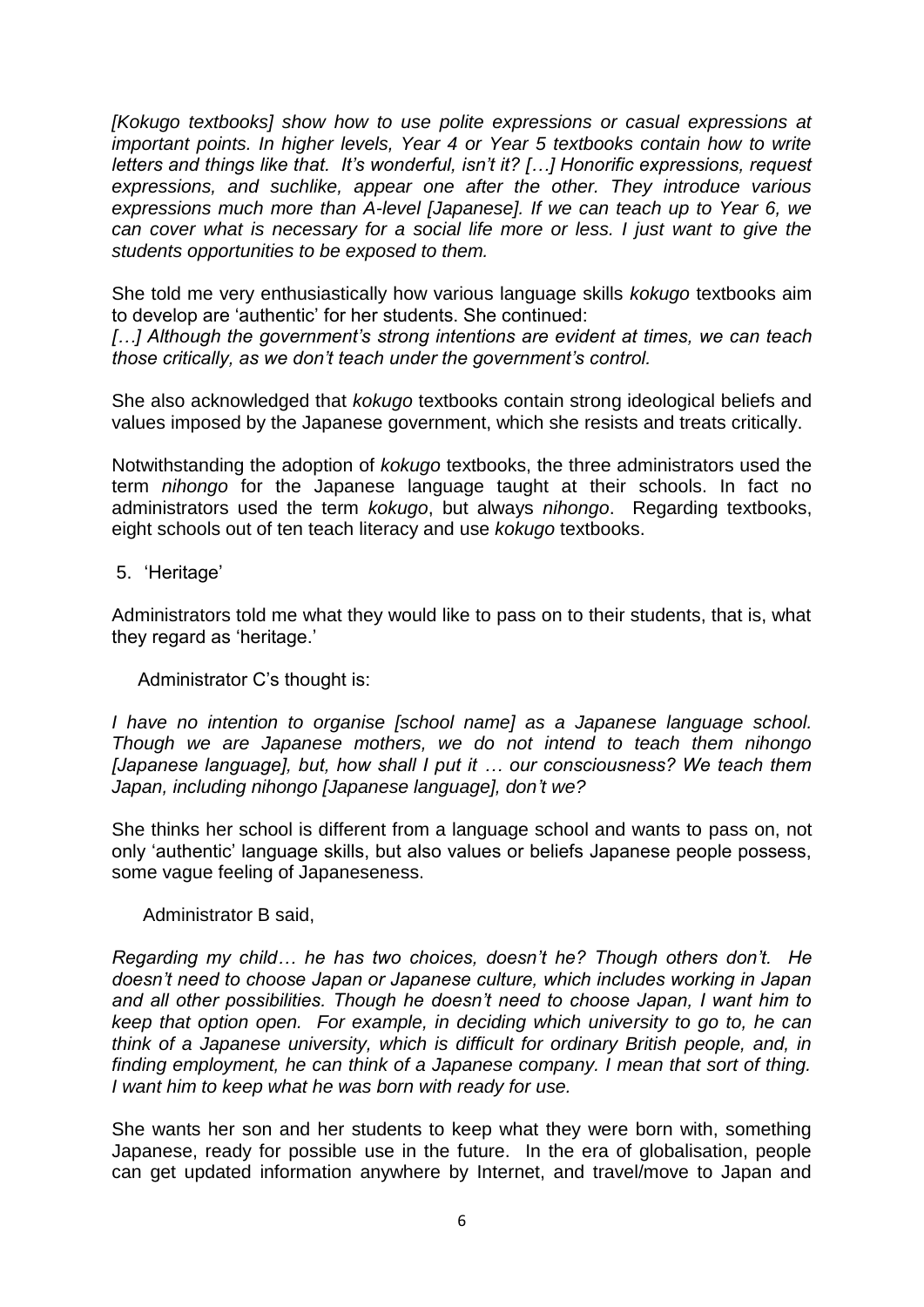other countries very easily. Therefore, she may think Japanese language abilities and Japaneseness, on top of English language abilities and Englishness, can expand students' future possibilities. 'Heritage' involves not only connections to the past, but also connections to the future.

# **Discussion**

People at JHL schools do not call the Japanese language they teach *kokugo*. They may not think it appropriate to pass on *kokugo* as it is to their students who have settled in England, since *kokugo* has a high level of sophistication and contains strong ideological values and beliefs to respect the nation imposed by the Japanese government. However, they chose *kokugo* textbooks. Since they themselves were brought up and educated with *kokugo* ideology using *kokugo* textbooks in Japan, they have attachment to and faith in these textbooks, thinking that what these textbooks contain is 'authentic'. By using these books they can pick and choose elements of *kokugo* ideology appropriate for their students who have settled in England and construct 'authenticity' at their JHL schools.

Although the three administrators' schools use *kokugo* textbooks, their understanding of the ideologies contained in these textbooks and faith in these textbooks differ. These differences may affect the programme and approach each school chooses.

Although administrator A does have faith in *kokugo* textbooks, she changes to *nihongo* textbooks according to the circumstances of each class very flexibly so that various students with their heterogeneous Japanese backgrounds and abilities can study Japanese literacy 'thinly but long'. She even makes separate streams where *kokugo* textbooks are not necessarily used. Administrator C, having the strongest faith in *kokugo* textbooks, adopts a programme and approach to encourage students to make progress steadily. Administrator B, on the other hand, considers it important to welcome any JHL learners to her school and to let them all connect to Japan, but the younger generation of mothers at the school, having stronger faith in *kokugo* textbooks, have tried to change the easygoing programme so that students' language skills can be reinforced more rigorously. As a consequence, this school cannot accept various JHL students flexibly as it did before.

Regarding what they would like to pass on to the next generation, that is, what they regard as 'heritage', the interviewees mentioned not only Japanese language skills, but also values or beliefs Japanese people possess, some vague feeling of Japaneseness, and connections to Japan. These can be seen as 'emblematic features' demonstrating authenticity at JHL schools in England. Specific arrangements and configurations of these emblematic features, however, vary among schools, among generations or among parents, and the teaching of Japanese language is intertwined with the teaching of 'heritage' in various ways. 'Heritage' connects to "elements of past experience that a group deliberately sets out to preserve and pass on to the next generation" (Blackledge & Creese, 2010), but also can connect to the future, since the administrators believe that it can expand the future possibilities of the next generation.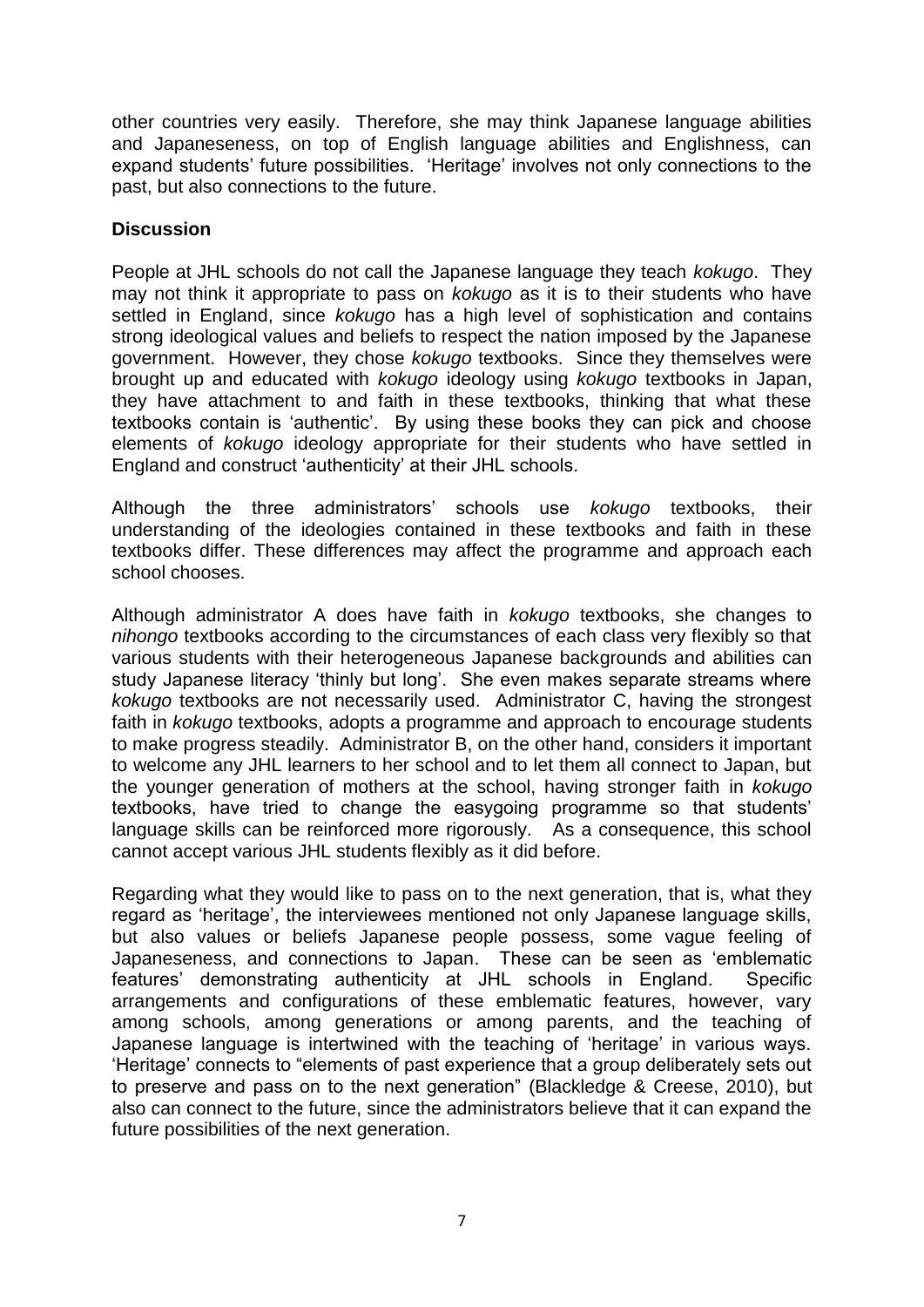# **Conclusion**

People at JHL schools in England have attachment to and faith in *kokugo* textbooks and choose these textbooks for their students' education as much and as long as possible. However, their understanding of and faith in them differ. These differences may decide the specific arrangements and configurations of 'emblematic features' demonstrating 'authenticity' at respective JHL schools.

Specific arrangements and configurations of 'emblematic features' and ideas about what they regard as 'heritage', differ among schools, among generations and among parents. In the era of globalisation, 'heritage' can involve connections to the future as well as connections to the past.

#### **References**

Agha, A. (2007). *Language and social relations*. Cambridge: Cambridge University Press.

Blackledge, A., & Creese, A. (2010). *Multilingualism: A Critical Perspective*. London: Continuum.

Blommaert, J. (2012). Complexity, accent and conviviality: Concluding comments. *Tiburg Papers in Culture Studies, Paper 26*.

Blommaert, J., & Varis, P. (2011). Enough is enough: The heuristics of authenticity in superdiversity. *Working Papers in Urban Language & Literacies, King's College London, Paper 76*.

Brecht, R. D., & Ingold, C. W. (2002). Tapping a National Resource: Heritage Languages in the<br>United States [Electronic Version]. ERIC Digest, from United States [Electronic Version]. *ERIC Digest*, from [http://eric.ed.gov/ERICDocs/data/ericdocs2sql/content\\_storage\\_01/0000019b/80/1a/05/61.pdf](http://eric.ed.gov/ERICDocs/data/ericdocs2sql/content_storage_01/0000019b/80/1a/05/61.pdf)

Chevalier, J. F. (2004). Heritage Language Literacy: Theory and Practice. *Heritage Language Journal, 2*(1, fall).

Doerr, N. M., & Lee, K. (2009). Contesting Heritage: Language, Legitimacy, and Schooling at a Weekend Japanese-Language School in the United States. *Language and Education, 23*(5), 425-441.

Doerr, N. M., & Lee, K. (2012). Drop-outs' or 'heritage learners'? Competing mentalities of governmentality and invested meanings at a weekend Japanese language school in the USA. *Discourse: Studies in the Cultural Politics of Education, 33*(4), 561-573.

Douglas, M. O. (2005). Pedagogical Theories and Approaches to Teach Young Learners of Japanese as a Heritage Language. *Heritage Language Journal, 3*(1), 60-82.

Ito, K. (2001). *The Japanese Community in Pre-War Britain: From Integration to Disintegration*: Routledge.

Kramsch, C. (2008). Applied Linguistics Theory and Second/Foreign Language Education. In N. Deusen-Scholl & N. H. Hornberger (Eds.), *Encyclopedia of Language and Education, Vol.4. Second and Foreign Language Education* (2nd ed., pp. 3-15). New York: Springer.

MEXT. (2014). *Kaigaide manabu nihonno kodomotachi (Japanese children studying aborad)*. Retrieved 14th June, 2015. from [http://www.mext.go.jp/a\\_menu/shotou/clarinet/002/001.htm.](http://www.mext.go.jp/a_menu/shotou/clarinet/002/001.htm)

Minty, S., Maylor, U., Issa, T., Kuyok, K., & Ross, A. (2008). Our Languages: Teachers in Supplementary Schools and their Aspirations to Teach Community Languages [Electronic Version]. Retrieved 10th 10th May, 2014, from [http://www.ourlanguages.org.uk/resources/documents/londonmet\\_report.pdf](http://www.ourlanguages.org.uk/resources/documents/londonmet_report.pdf)